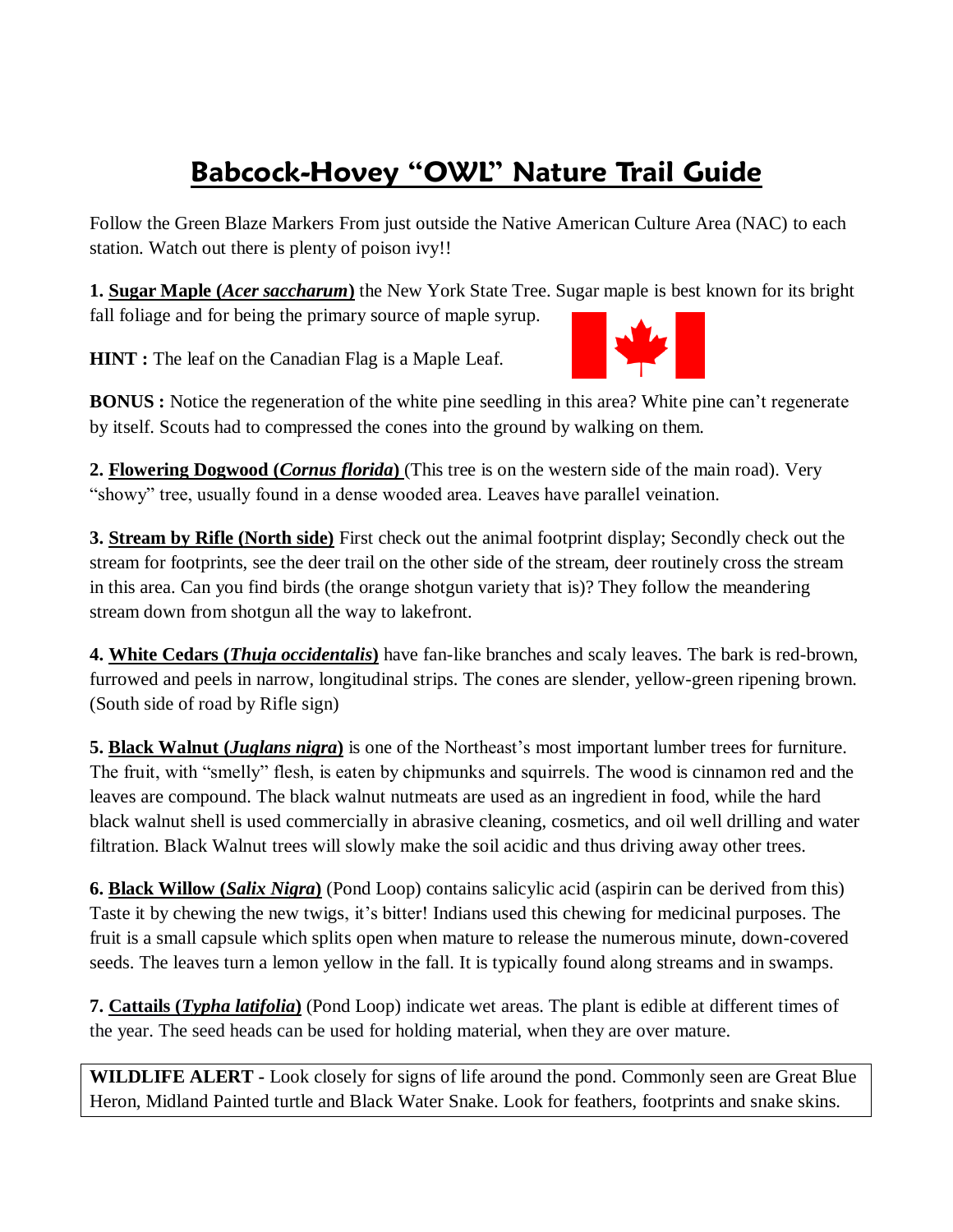**8. Apple Tree (***Malus***)** (Pond Loop) this apple tree is the offspring of apple trees that were remnant of an old farm orchard in this area. The fruit is eaten be deer.

**9. Scat Station** (Pond Loop) Check out the Scat (poo) from several animals in the area. Keep an eye out for it during the rest of the hike to see if you can ID some more animals.

**10. Red Cedar. (***Junipernus virginiana***) with Grape Vine (***Vitis)* leaves are prickly as compared to the White Cedar. Red Cedar will be eaten by deer/rabbit in winter starvation intervals. The bark is excellent for starting fires. The bark is reddish-brown, fibrous, and peels off in narrow strips. The seed cones are long, berry-like with fleshy scales, dark purple-blue with a white wax cover giving an overall sky-blue color The Grape Vine is an excellent food source for birds and animals but will eventually kill trees that it climbs up. With the cedars in this area we have no air flow and poor drainage.

**11. Multi Flora Rose (***Rosa multiflora***)** is a scrambling shrub that will climb over other plants. The flowers are white or pink and borne in early summer. Multi Flora Rose is actually an invasive species. The rose hip, or the fruit of the rose plant, can be used to make a tea.

**WILDLIFE ALERT -** Look for signs of wildlife in the upcoming wet areas. Look closely for trails, footprints, and scat of white-tailed deer (*Odocoileus viringianus*) and eastern cottontail (*Sylvilagus floridanus*). Both mammals actively work this area for shelter and food.



**12. Poison Ivy. (***Rhus radicans***)** Look for 3 leaves. It can grow as a shrub, vine or ground cover. It has red berries in winter. **Never burn it!** You can get a rash from it year round.

**WILDLIFE ALERT -** At the base of the upcoming conifers you will find the casings from "pine cones". The cones have been shucked to get at the seeds (especially on spruce, pine, etc.) by mammals.

**13. White Pine (***Pinus strobus***)** is a prime saw timber tree. It has 5 needles (conifer) to a bundle that are blue-green in color and soft and flexible. Hint the word WHITE also has 5 letters in it.

**14. Scotch Pine (***Pinus sylvestris***)** has orange, flaky bark with 2 needles/bundle – don't mistake it for red pine! Red pine is a fairly consistent grey and red bark color from stump to the top. Mature Scotch Pine will have a distinct change in bark color about 2/3 of the way up, changing from reddish grey to the distinctive relatively bright orange. Red Pine Needles (4-6") are also normally twice the length of Scotch Pine (1.5-3"). **QUIZ - What type of tree is between #13 and #14?**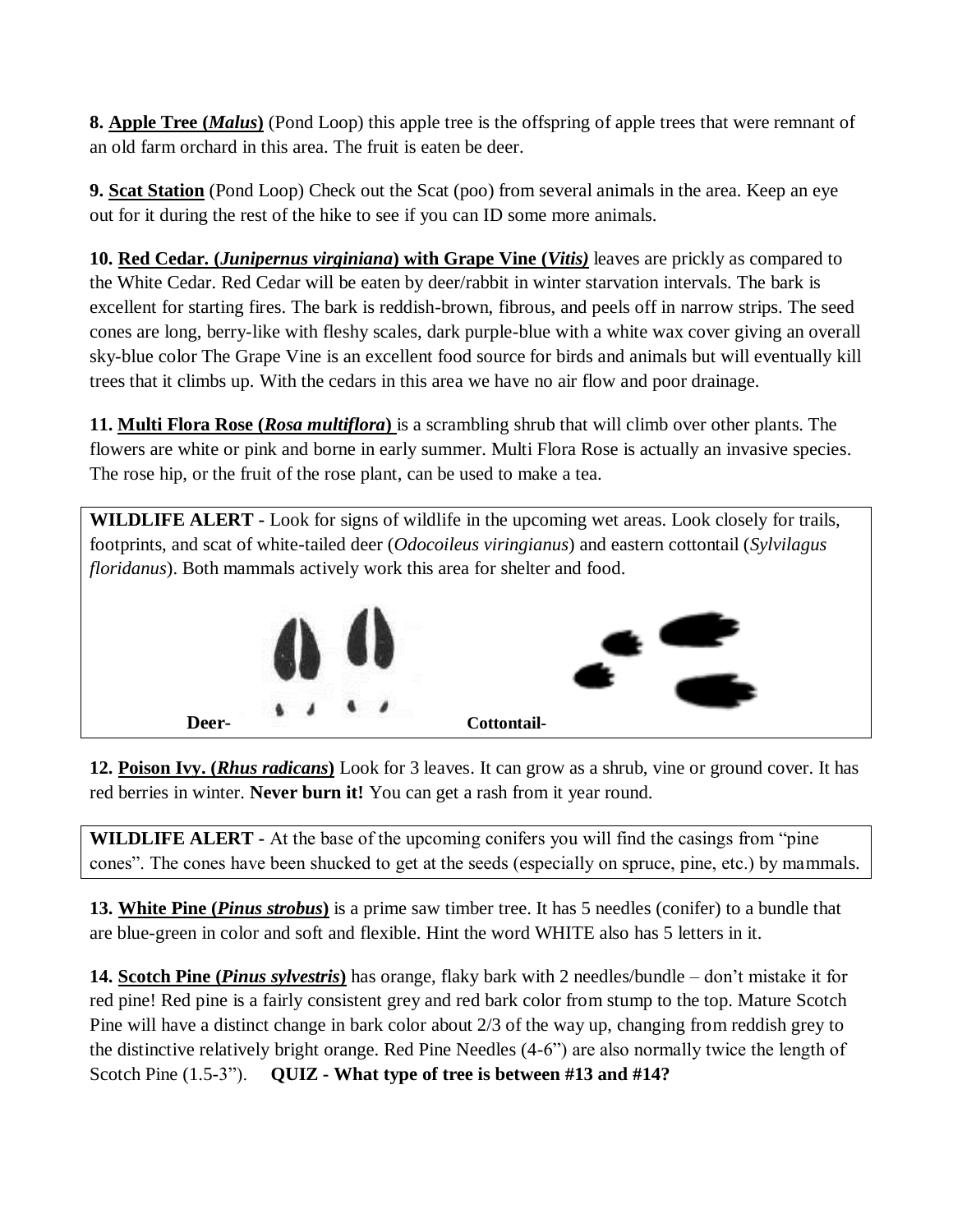## **QUIZ ANWSER - Scotch Pine**

**WILDLIFE ALERT -** (Old electric line right-of-way to old pump house). This open area creates an opening to the forest floor and creates excellent shelter for rodents. See if you can find any evidence.

**15. White Ash (***Fraxinus americana***)** is one of the most used trees for everyday purposes. The wood is white and quite dense. It is the timber of choice for production of baseball bats and tool handles. The wood is also favorable for furniture and flooring.

**INVASIVE SPECIES ALERT -** The Emerald Ash Borer (EAB), *Agrilus planipennis***,** is a green



beetle native to Asia. It is highly destructive to ash trees. Since its accidental introduction in the 1990s, it has spread to 14 states and adjacent parts of Canada. It has killed at least 50 to 100 million ash trees so far and threatens to kill most of the 7.5 billion ash trees throughout North America. As of May 2013, the EAB has not been found in Camp

Babcock-Hovey or Seneca County. To help stop the spread of EAB currently no firewood outside of Seneca County is allowed to be brought into Seneca County.

**16. Quaking Aspen (***Populus tremuloides***)** make a sharp right off the road and you are in a grove of aspens. This is a fast growing pioneer species with very poor firewood characteristics.

**17. Shagbark Hickory (***Carya ovata***)** shagbarks are easy to recognize because, as their name implies, they have shaggy bark. This characteristic is, however, only found on mature trees; young specimens have smooth bark. The shagbark hickory's nut is edible and has a very sweet taste.

**18. Eastern Hemlock (***Tsuga Canadensis***)** can serve as an excellent shelter for birds, even turkeys! Tea can be made to drink from the needles.

**19. Red Oaks (***Quercus rubra***)** is easy to recognize by its bark, which feature bark ridges that appear to have shiny stripes down the center. Red oaks commonly have darker bark, and lobed leaves that come to a point. The red oak is one of the most important oaks for timber production in North America. Quality red oak is of high value as lumber and veneer, defective logs are used as firewood.

**20. White Oaks (***Quercus Alba***)** often have lighter colored bark and leaves with rounded off lobes. Check out the base of the trees for acorns. Turkeys in particular love to eat the fallen acorn crop in the fall.

**HINT –** to remember the difference in Oaks. "The Redman used pointed arrows while the Whiteman used rounded bullets." Red Oaks have pointed tips, while White Oaks have rounded tips.